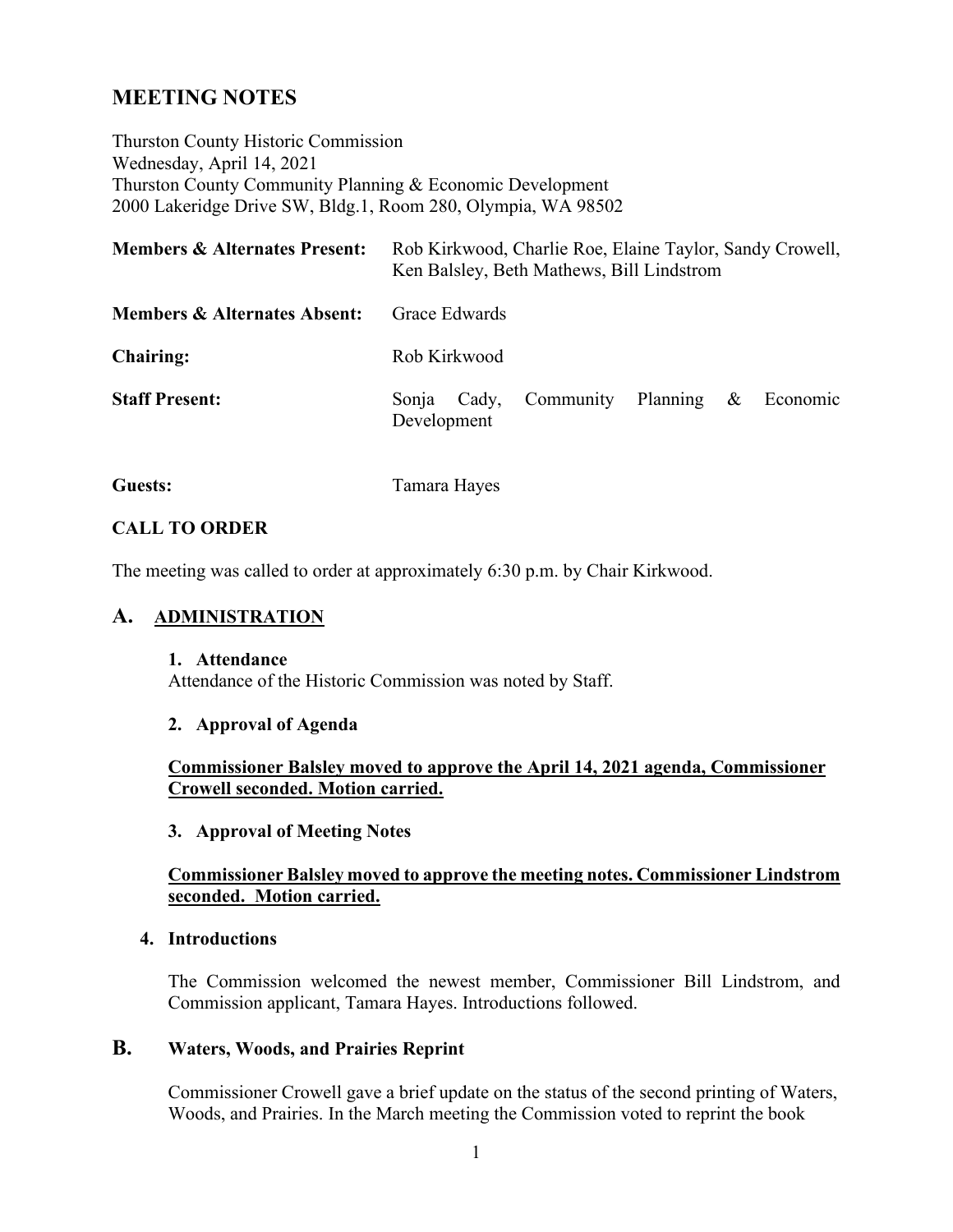through Gorham Publishing. Commissioner Roe stated that the Olympia Historical Society will be discussing the book grant at their upcoming meeting in April. Commissioners Taylor and Crowell will contact OHS to offer to attend the meeting. Staff recommended that the Commission submit a proposal in writing to the Board of County Commissioners for 500 softbound books, 250 hardbound, and a layout for an ebook at the total price of \$17,646.79 plus \$838 for rights to reproduce the photographs.

Ms. Hayes offered to contact the Capitol Gift Shop about selling the history book.

**Commissioner Roe made a motion to submit a written proposal to the Board of County Commissioners requesting to use funds from the HB 1386 fund to reprint Water, Woods, and Prairies through Gorham publishing, with a Mixture of 500 SB, 250 HB. Commissioner Lindstrom seconded. The vote was called. All in favor Motion carried.**

## **C. RAC Interpretive Panels**

Commissioner Balsley, Kirkwood, Edwards, and Ms. Cady attended the Lacey Historical Commissions March meeting to discuss the proposal to place interpretive panels at the RAC. The Lacey Historical Commission showed a great interest in the project, but were also concerned that they would not be able to add it to their 2021 work plan because it had already been approved. Commissioner Balsley has since reached out to the Mayor of Lacey and the City Manager to promote the project. He is also speaking with a reporter who is doing an article on the Evergreen Ballroom for Thurston Talk. Commissioner Kirkwood received a project checklist from the City as well. Commissioner Lindstrom agreed to be on the subcommittee.

## **D. Recruiting Commission Members**

The Historic Commission is working to recruit diverse members to fill the four vacancies on the Commission. Commissioner Kirkwood prepared a recruitment letter that staff sent to the Heritage Grant recipients since 2010. He also shared that he is drafting a letter to the Board of County Commissioners requesting them to recruit members. Commissioner Lindstrom suggested contacting Evergreen State College to recruit diverse members. Commissioner Taylor and Ms. Cady will work on gathering contacts to local colleges for recruitment. Commissioner Balsley asked why the County PR doesn't advertise these vacancies, staff will follow up.

## **E. September/October Meeting**

Commissioner Crowell gave a brief background on the Joint Summit meeting that was held via Zoom last October. The Commission is hoping to host an in person Joint Meeting with local history groups and the public in September or October of 2021 with a maritime theme. Ms. Hayes shared that she was an event director at the San Francisco Museum and Historical Society and has a lot of experience hosting similar events. She offered to join the subcommittee once she is officially appointed to the Historic Commission. Conversations continued with some members expressing concerns whether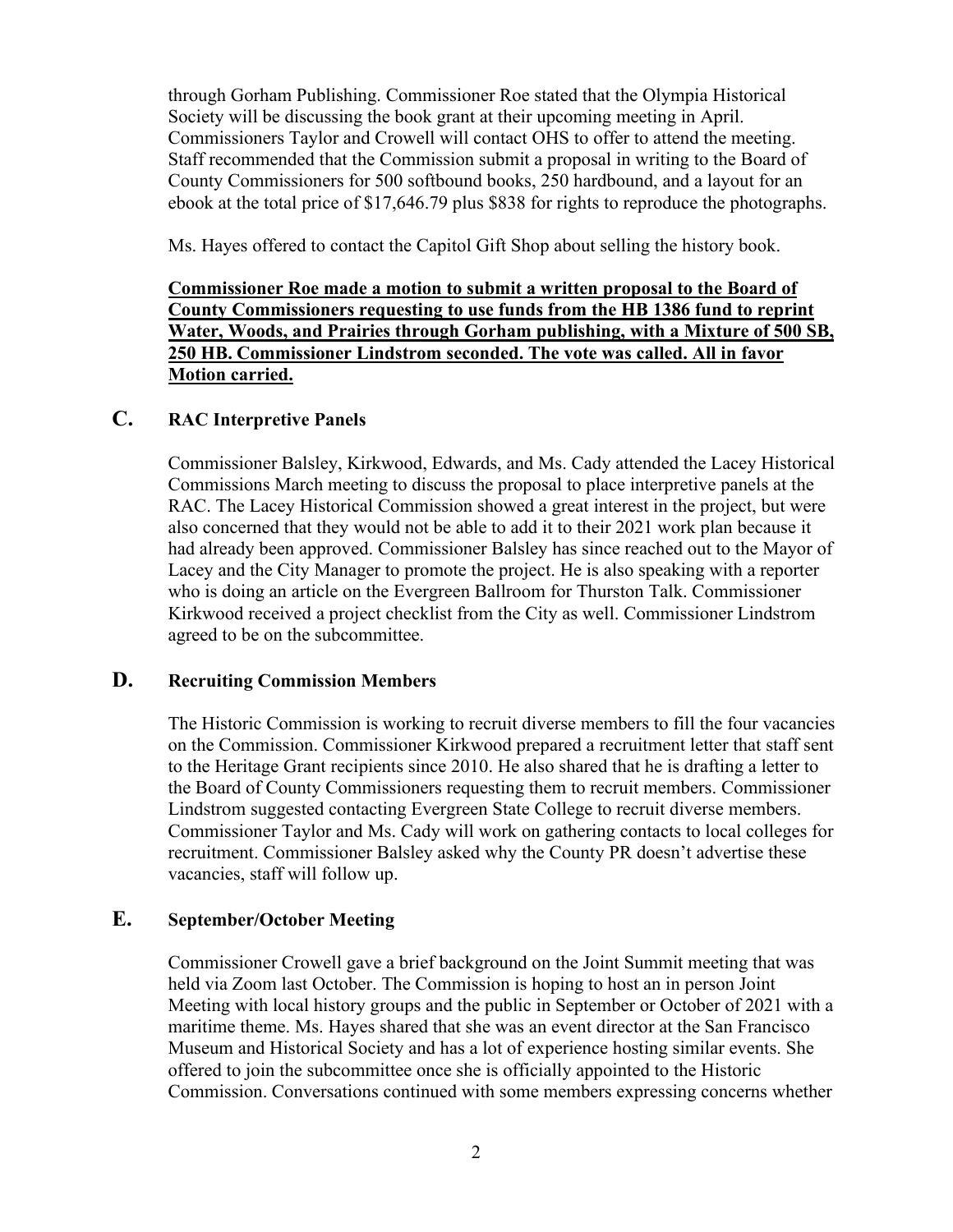the event could be held in person given the pandemic, Zoom and outdoor options should be explored.

## **F. DAHP Grant Application**

Staff informed the group that there is not enough time to get internal approval for the grant application. Staff had updated the 2021 grant application and routed to two members for review of the application, no response was received, and the project did not move forward. The Commission expressed that they would like to submit the application if at all possible. The Historic Register is in great need of being updated and the Commission does not have the time or means to do so. Staff agreed to submit the draft to the Director of CPED.

**Commissioner Balsley made a motion to direct staff to submit the 2022 CLG grant application to the Director of CPED for approval. Commissioner Lindstrom seconded. The vote was called, all in favor with the exception of Commissioner Roe. Motion carried.**

### **G. Stairwell Pictures**

Commissioner Kirkwood is waiting for a response from Charlene Krisp with the Squaxin Tribe for a native fishing photo to replace one in the Courthouse stairwell. Commissioner Crowell suggested contacting the Washington State Archives for photos. Ms. Hayes has a contact at the State Archives whom she will reach out to.

### **H. Plaques**

Thurston County legal is reviewing the request to issue bronze plaques to properties on the Historic Register. Staff is researching how other jurisdictions charge for similar plaques.

## **I. Subcommittee Updates**

The Commission discussed the following projects:

- $\Box$  Outreach Committee- discussed earlier
- $\Box$  Historic Resources- discussed earlier
- $\Box$  Interpretive-discussed earlier

## **J. Staff Updates**

Staff informed the Commission that the Lucas Harding Residence hearing for placement on the Historic Register has been postponed to the May  $12<sup>th</sup>$  meeting.